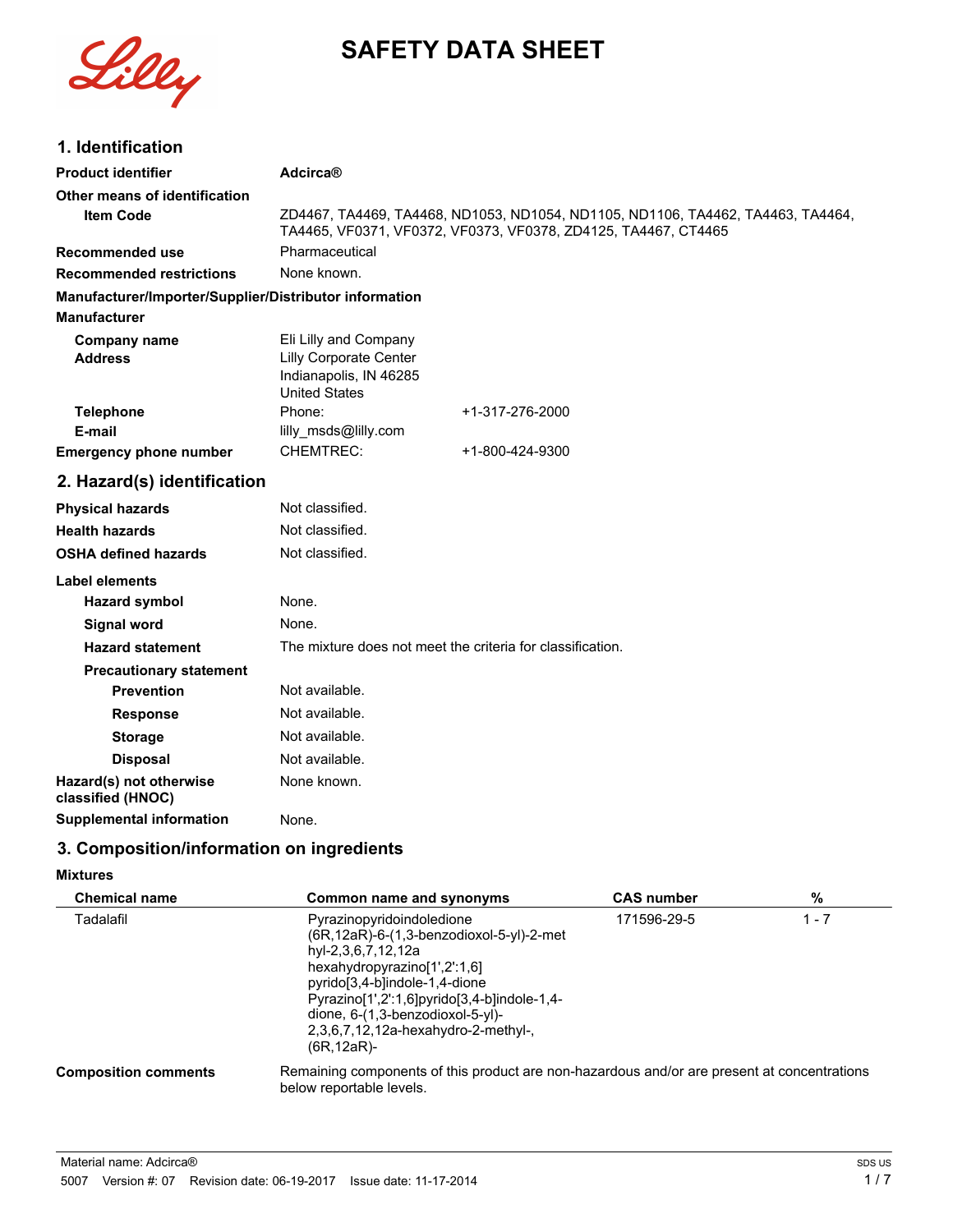#### **4. First-aid measures**

| <b>Inhalation</b>                                                            | Remove to fresh air. If breathing stops, provide artificial respiration. Get medical attention<br>immediately.                                                                                      |
|------------------------------------------------------------------------------|-----------------------------------------------------------------------------------------------------------------------------------------------------------------------------------------------------|
| <b>Skin contact</b>                                                          | Wash off immediately with plenty of water. Continue to rinse for at least 15 minutes. Immediately<br>take off all contaminated clothing. Get medical attention if irritation develops and persists. |
| Eye contact                                                                  | In case of eye contact, remove contact lens and rinse immediately with plenty of water, also under<br>the evelids, for at least 15 minutes. Get medical attention.                                  |
| Ingestion                                                                    | Immediately give large guantities of water to drink. Never give anything by mouth to a victim who is<br>unconscious or is having convulsions. Call a physician immediately.                         |
| <b>Most important</b><br>symptoms/effects, acute and<br>delayed              | Headache. Flushing.                                                                                                                                                                                 |
| Indication of immediate<br>medical attention and special<br>treatment needed | PRE-EXISTING MEDICAL CONDITIONS WHICH MAY BE AGGRAVATED BY EXPOSURE:<br>Individuals on nitrate or alpha blocker therapy.                                                                            |
| <b>General information</b>                                                   | The recommendations in this section are intended for manufacturing or other situations where<br>exposure to contents may occur.                                                                     |

## **5. Fire-fighting measures**

| Suitable extinguishing media                                     | Carbon dioxide, dry chemical or water.                                                                                                                                                                         |  |
|------------------------------------------------------------------|----------------------------------------------------------------------------------------------------------------------------------------------------------------------------------------------------------------|--|
| Unsuitable extinguishing<br>media                                | None known.                                                                                                                                                                                                    |  |
| Specific hazards arising from<br>the chemical                    | The recommendations in this section are intended for manufacturing or other situations where<br>exposure to contents may occur.                                                                                |  |
|                                                                  | Hazardous decomposition products formed under fire conditions. If small particles are generated<br>during further processing, handling, or by other means, may form combustible dust concentrations<br>in air. |  |
| Special protective equipment<br>and precautions for firefighters | Wear self-contained breathing apparatus and protective clothing.                                                                                                                                               |  |

#### **6. Accidental release measures**

| <b>Personal precautions,</b><br>protective equipment and<br>emergency procedures | Wear suitable protective clothing, gloves and eye/face protection. See Section 8 of the SDS for<br>Personal Protective Equipment.                                                                                                                 |  |
|----------------------------------------------------------------------------------|---------------------------------------------------------------------------------------------------------------------------------------------------------------------------------------------------------------------------------------------------|--|
| Methods and materials for<br>containment and cleaning up                         | The recommendations in this section are intended for manufacturing or other situations where<br>exposure to contents may occur.                                                                                                                   |  |
|                                                                                  | Do not sweep. Collect spill using a vacuum cleaner with a HEPA filter. Be aware of potential for<br>dust explosion when using electrical equipment. If vacuum is not available, lightly mist/wet<br>material and remove by mopping or wet wiping. |  |
| <b>Environmental precautions</b>                                                 | Avoid discharge into drains, water courses or onto the ground.                                                                                                                                                                                    |  |
| 7. Handling and storage                                                          |                                                                                                                                                                                                                                                   |  |
| <b>Precautions for safe handling</b>                                             | Avoid contact with eyes, skin, and clothing. Wash hands thoroughly after handling. See Section 8<br>of the SDS for Personal Protective Equipment.                                                                                                 |  |

**Conditions for safe storage,** Storage temperature: between 15 C and 30 C. **including any incompatibilities**

#### **8. Exposure controls/personal protection**

#### **Occupational exposure limits**

| Lilly (LEG)<br><b>Components</b> | Type                                                       | Value             |  |
|----------------------------------|------------------------------------------------------------|-------------------|--|
| Tadalafil (CAS<br>171596-29-5)   | TWA (12hrs)                                                | $13 \text{ uq/m}$ |  |
|                                  | TWA (8hrs)                                                 | 20 ug/m3          |  |
| <b>Biological limit values</b>   | No biological exposure limits noted for the ingredient(s). |                   |  |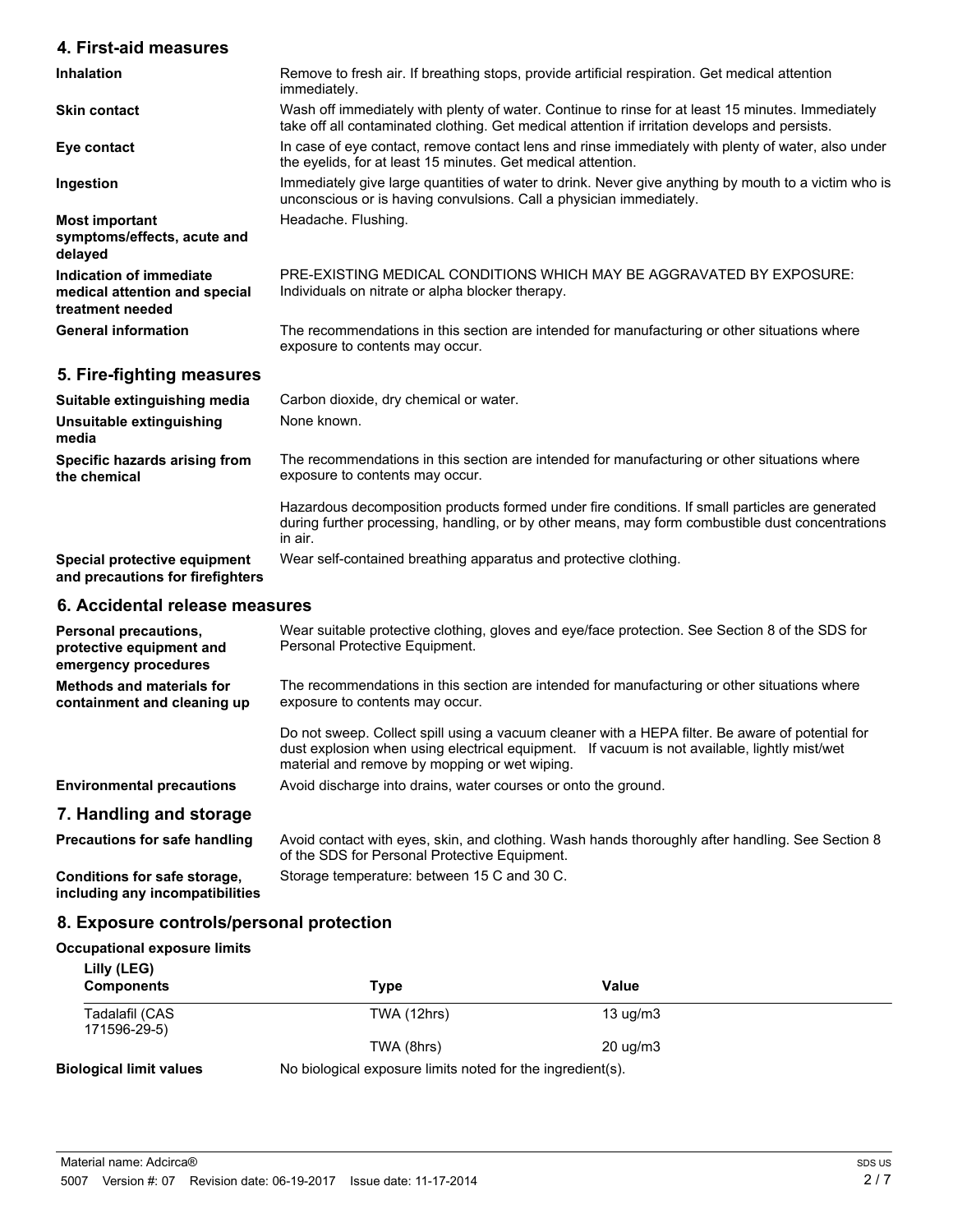| Appropriate engineering<br>controls      | The recommendations in this section are intended for manufacturing or other situations where<br>exposure to contents may occur.                                                                                                                    |  |  |
|------------------------------------------|----------------------------------------------------------------------------------------------------------------------------------------------------------------------------------------------------------------------------------------------------|--|--|
|                                          | Open handling is not recommended. Use appropriate control measures such as fume hood,<br>ventilated enclosure, isolator (i.e. glove bag/glove box) and/or closed transfers to maintain airborne<br>levels below occupational exposure level (OEL). |  |  |
|                                          | Individual protection measures, such as personal protective equipment                                                                                                                                                                              |  |  |
| <b>Eye/face protection</b>               | Safety glasses with side shields recommended. If splash potential or dusty operations, wear<br>goggles/faceshield.                                                                                                                                 |  |  |
| <b>Skin protection</b>                   |                                                                                                                                                                                                                                                    |  |  |
| <b>Hand protection</b>                   | Chemical resistant gloves.                                                                                                                                                                                                                         |  |  |
| <b>Other</b>                             | Chemical-resistant gloves and impermeable body covering to minimize skin contact.                                                                                                                                                                  |  |  |
| <b>Respiratory protection</b>            | If the applicable occupational exposure level (OEL) is anticipated to be exceeded, wear an<br>approved respirator with sufficient protection factor to control exposure below the OEL.                                                             |  |  |
| <b>Thermal hazards</b>                   | Not available.                                                                                                                                                                                                                                     |  |  |
| <b>General hygiene</b><br>considerations | Engineering controls should be used as the primary means to control workplace exposures.<br>Follow good workplace hygiene practices such as washing hands after handling this material.                                                            |  |  |
|                                          |                                                                                                                                                                                                                                                    |  |  |

# **9. Physical and chemical properties**

| Appearance                                        |                                                          |
|---------------------------------------------------|----------------------------------------------------------|
| <b>Physical state</b>                             | Solid.                                                   |
| Form                                              | Tablet.                                                  |
| Color                                             | Yellow, Orange or White.                                 |
| Odor                                              | <b>Odorless</b>                                          |
| Odor threshold                                    | Not available.                                           |
| рH                                                | Not available.                                           |
| Melting point/freezing point                      | Not available.                                           |
| Initial boiling point and boiling<br>range        | Not available.                                           |
| <b>Flash point</b>                                | Not applicable.                                          |
| <b>Evaporation rate</b>                           | Not available.                                           |
| Flammability (solid, gas)                         | No test data available.                                  |
| Upper/lower flammability or explosive limits      |                                                          |
| <b>Flammability limit - lower</b><br>(%)          | Not available.                                           |
| <b>Flammability limit - upper</b><br>(%)          | Not available.                                           |
| Explosive limit - lower (%)                       | Not available.                                           |
| Explosive limit - upper (%)                       | Not available.                                           |
| Vapor pressure                                    | Not applicable.                                          |
| <b>Vapor density</b>                              | Not applicable.                                          |
| <b>Relative density</b>                           | Not available.                                           |
| Solubility(ies)                                   |                                                          |
| Solubility (water)                                | Not available.                                           |
| <b>Partition coefficient</b><br>(n-octanol/water) | Not available.                                           |
| <b>Auto-ignition temperature</b>                  | Not available.                                           |
| <b>Decomposition temperature</b>                  | Not available.                                           |
| <b>Viscosity</b>                                  | Not available.                                           |
| <b>Other information</b>                          |                                                          |
| <b>Explosive properties</b>                       | Not explosive                                            |
| <b>Oxidizing properties</b>                       | The substance or mixture is not classified as oxidizing. |
|                                                   |                                                          |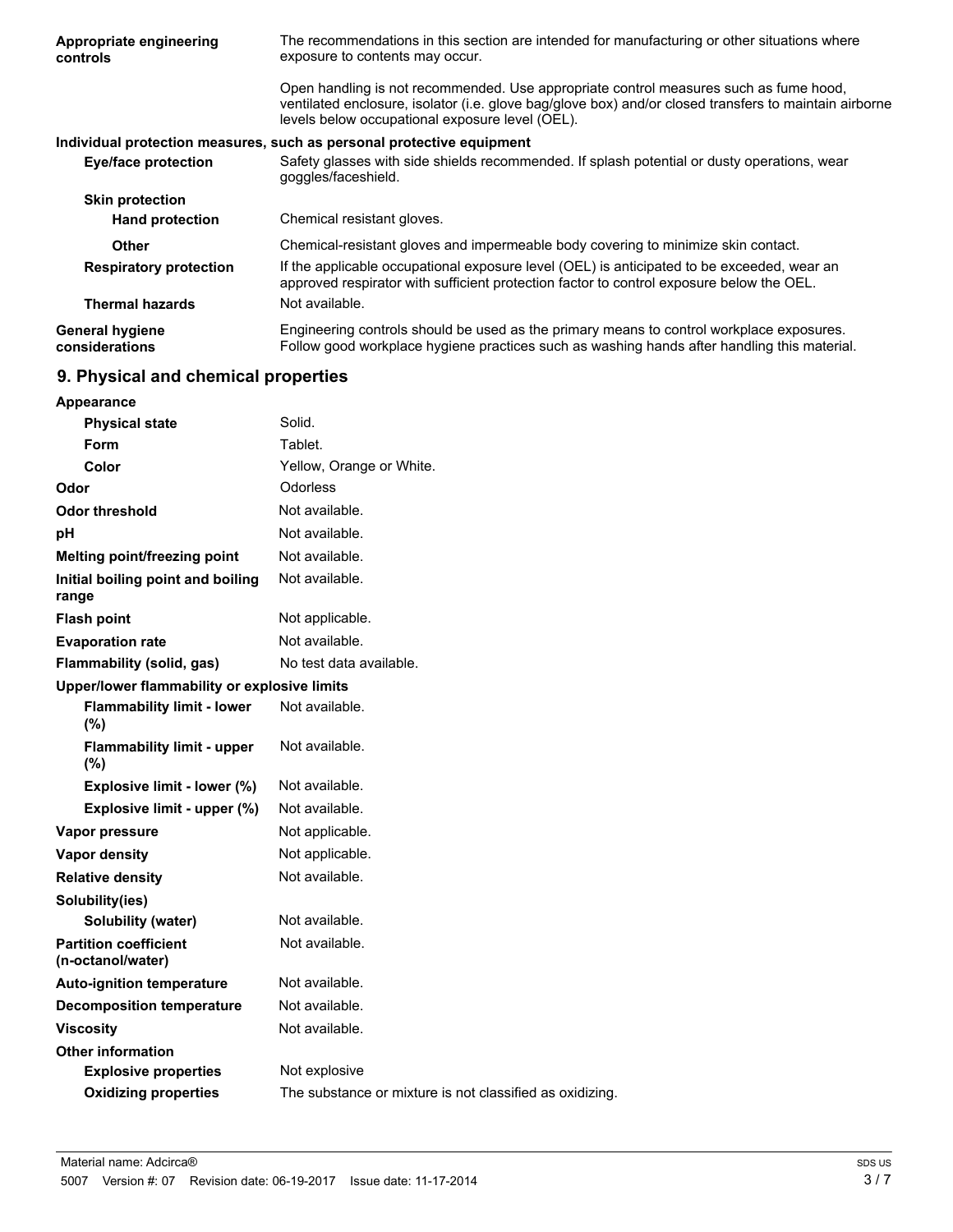## **10. Stability and reactivity**

| <b>Reactivity</b>                            | Not water reactive.                                            |  |
|----------------------------------------------|----------------------------------------------------------------|--|
| <b>Chemical stability</b>                    | Material is stable under normal conditions.                    |  |
| <b>Possibility of hazardous</b><br>reactions | Hazardous polymerization does not occur.                       |  |
| <b>Conditions to avoid</b>                   | None known.                                                    |  |
| Incompatible materials                       | Strong oxidizing substances.                                   |  |
| <b>Hazardous decomposition</b><br>products   | Hazardous decomposition products formed under fire conditions. |  |

## **11. Toxicological information**

## **Information on toxicological effects**

**Acute toxicity**

| <b>Components</b>                                   | <b>Species</b>                                                                                                                                                                                                                                                                                                                                                                                                                                                                                                                                                                                                                                                                                                                                                                                                                                                   | <b>Test Results</b>                                      |  |
|-----------------------------------------------------|------------------------------------------------------------------------------------------------------------------------------------------------------------------------------------------------------------------------------------------------------------------------------------------------------------------------------------------------------------------------------------------------------------------------------------------------------------------------------------------------------------------------------------------------------------------------------------------------------------------------------------------------------------------------------------------------------------------------------------------------------------------------------------------------------------------------------------------------------------------|----------------------------------------------------------|--|
| Tadalafil (CAS 171596-29-5)                         |                                                                                                                                                                                                                                                                                                                                                                                                                                                                                                                                                                                                                                                                                                                                                                                                                                                                  |                                                          |  |
| <b>Acute</b>                                        |                                                                                                                                                                                                                                                                                                                                                                                                                                                                                                                                                                                                                                                                                                                                                                                                                                                                  |                                                          |  |
| Dermal                                              |                                                                                                                                                                                                                                                                                                                                                                                                                                                                                                                                                                                                                                                                                                                                                                                                                                                                  |                                                          |  |
| LD.                                                 | Rabbit                                                                                                                                                                                                                                                                                                                                                                                                                                                                                                                                                                                                                                                                                                                                                                                                                                                           | > 1000 mg/kg No mortality. No toxicity.                  |  |
| Oral                                                |                                                                                                                                                                                                                                                                                                                                                                                                                                                                                                                                                                                                                                                                                                                                                                                                                                                                  |                                                          |  |
| LD.                                                 | Rat                                                                                                                                                                                                                                                                                                                                                                                                                                                                                                                                                                                                                                                                                                                                                                                                                                                              | > 2000 mg/kg No mortality. No toxicity.                  |  |
| Other                                               |                                                                                                                                                                                                                                                                                                                                                                                                                                                                                                                                                                                                                                                                                                                                                                                                                                                                  |                                                          |  |
| LD                                                  | Rat                                                                                                                                                                                                                                                                                                                                                                                                                                                                                                                                                                                                                                                                                                                                                                                                                                                              | > 62.5 mg/kg (Intravenous) No mortality.<br>Convulsions. |  |
| <b>Skin corrosion/irritation</b>                    | Rabbit: Slight irritation.<br>Based on available data, the classification criteria are not met.                                                                                                                                                                                                                                                                                                                                                                                                                                                                                                                                                                                                                                                                                                                                                                  |                                                          |  |
| Serious eye damage/eye<br>irritation                | Rabbit: Slightly irritating.<br>Based on available data, the classification criteria are not met.                                                                                                                                                                                                                                                                                                                                                                                                                                                                                                                                                                                                                                                                                                                                                                |                                                          |  |
| Respiratory or skin sensitization                   |                                                                                                                                                                                                                                                                                                                                                                                                                                                                                                                                                                                                                                                                                                                                                                                                                                                                  |                                                          |  |
| <b>Respiratory sensitization</b>                    | Due to lack of data the classification is not possible.                                                                                                                                                                                                                                                                                                                                                                                                                                                                                                                                                                                                                                                                                                                                                                                                          |                                                          |  |
| <b>Skin sensitization</b>                           | Due to lack of data the classification is not possible.                                                                                                                                                                                                                                                                                                                                                                                                                                                                                                                                                                                                                                                                                                                                                                                                          |                                                          |  |
| <b>Germ cell mutagenicity</b>                       | Result in genetic toxicity assays (in vitro and in vivo): Negative<br>Based on available data, the classification criteria are not met.                                                                                                                                                                                                                                                                                                                                                                                                                                                                                                                                                                                                                                                                                                                          |                                                          |  |
| Carcinogenicity                                     | Not listed by ACGIH, IARC, NIOSH, NTP OR OSHA.<br>Based on available data, the classification criteria are not met.                                                                                                                                                                                                                                                                                                                                                                                                                                                                                                                                                                                                                                                                                                                                              |                                                          |  |
|                                                     | IARC Monographs. Overall Evaluation of Carcinogenicity                                                                                                                                                                                                                                                                                                                                                                                                                                                                                                                                                                                                                                                                                                                                                                                                           |                                                          |  |
| Not listed.                                         |                                                                                                                                                                                                                                                                                                                                                                                                                                                                                                                                                                                                                                                                                                                                                                                                                                                                  |                                                          |  |
|                                                     | OSHA Specifically Regulated Substances (29 CFR 1910.1001-1050)                                                                                                                                                                                                                                                                                                                                                                                                                                                                                                                                                                                                                                                                                                                                                                                                   |                                                          |  |
| Not regulated.                                      |                                                                                                                                                                                                                                                                                                                                                                                                                                                                                                                                                                                                                                                                                                                                                                                                                                                                  |                                                          |  |
| Not listed.                                         | US. National Toxicology Program (NTP) Report on Carcinogens                                                                                                                                                                                                                                                                                                                                                                                                                                                                                                                                                                                                                                                                                                                                                                                                      |                                                          |  |
| <b>Reproductive toxicity</b>                        | There was no impairment of fertility in male and female rats. In beagle dogs given tadalafil daily for                                                                                                                                                                                                                                                                                                                                                                                                                                                                                                                                                                                                                                                                                                                                                           |                                                          |  |
|                                                     | 6 to 12 months at doses of 25 mg/kg/day and above, there were alterations to the seminiferous<br>tubular epithelium that resulted in a decrease in spermatogenesis in some dogs. These findings<br>were not observed in rats or mice. Furthermore, in men taking tadalafil 10 or 20 mg/daily for 6<br>months, there were no clinically relevant effects on sperm concentration, count, motility, or<br>morphology. Additionally, there were no significant effects of serum levels of testosterone,<br>luteinizing hormone, or follicle stimulating hormone. There was no evidence of teratogenicity,<br>embryotoxicity or fetotoxicity in rats or mice that received up to 1000 mg/kg/day. In a rat pre- and<br>postnatal development study, the observed no effect dose was 30 mg/kg/day.<br>Based on available data, the classification criteria are not met. |                                                          |  |
| Specific target organ toxicity -<br>single exposure | Due to lack of data the classification is not possible.                                                                                                                                                                                                                                                                                                                                                                                                                                                                                                                                                                                                                                                                                                                                                                                                          |                                                          |  |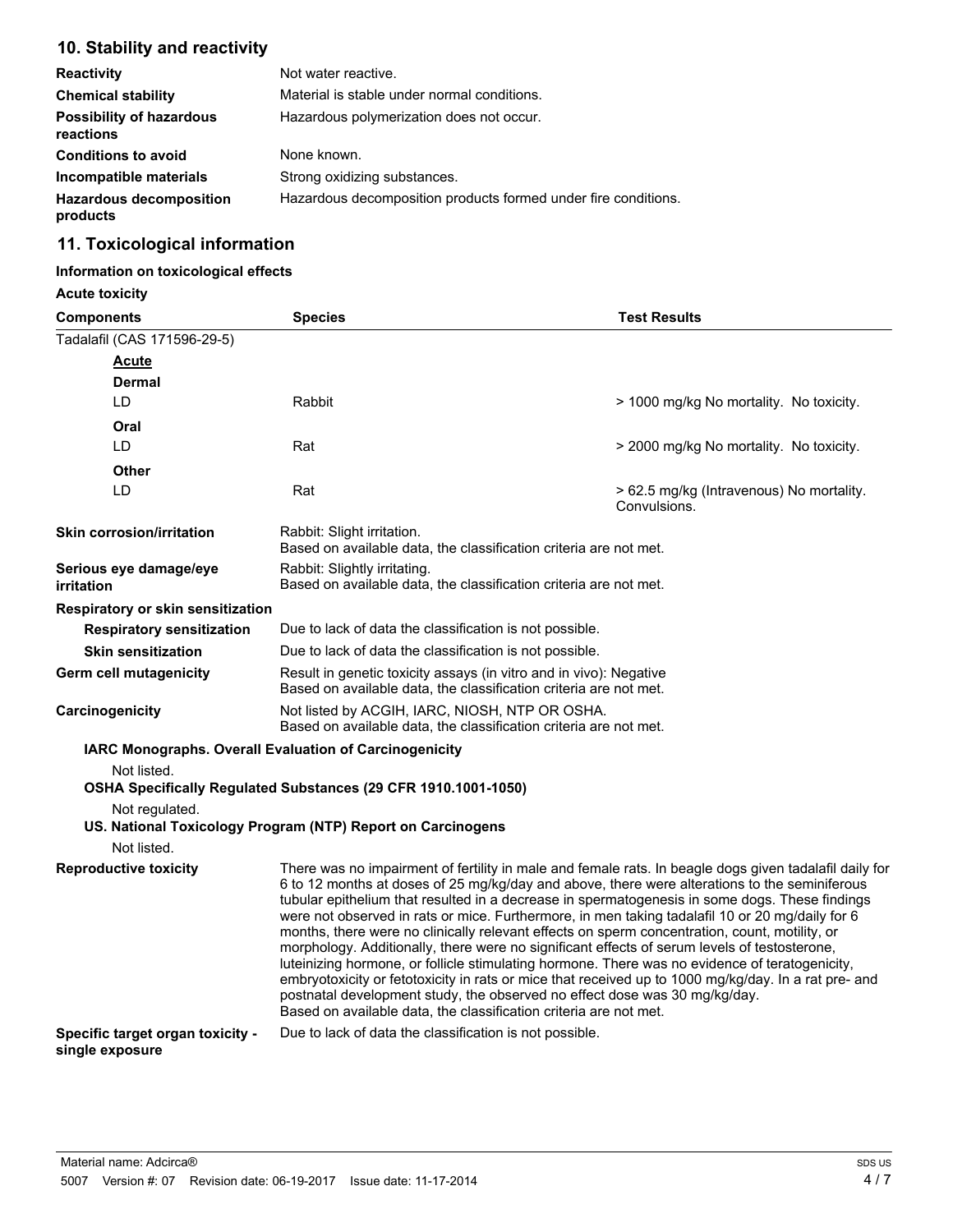| Specific target organ toxicity -<br>repeated exposure | Repeated oral doses of tadalafil for more than six months resulted in decreased testicular weight<br>in dogs. The decreased testes weights (reported at doses of 25 mg/kg/day and above in the<br>12-month study) correlated with degeneration and atrophy of the seminiferous epithelium.<br>Decreased sperm in the epididymes was also reported with aspermia in the most severely<br>affected dogs. No effects on semen parameters reported in humans after six-months of daily<br>dosing (10 or 20 mg/day). When administered orally for 5 or 28 days at 5 mg/kg/day, blood<br>pressure was reduced in rats. No significant findings were reported in rats or mice administered<br>up to 800 mg/kg by oral gavage for up to 3 months. Based on available data, the classification<br>criteria are not met. |  |
|-------------------------------------------------------|----------------------------------------------------------------------------------------------------------------------------------------------------------------------------------------------------------------------------------------------------------------------------------------------------------------------------------------------------------------------------------------------------------------------------------------------------------------------------------------------------------------------------------------------------------------------------------------------------------------------------------------------------------------------------------------------------------------------------------------------------------------------------------------------------------------|--|
| <b>Aspiration hazard</b>                              | Not applicable.                                                                                                                                                                                                                                                                                                                                                                                                                                                                                                                                                                                                                                                                                                                                                                                                |  |
| <b>Further information</b>                            | Based on animal studies with Tadalafil, chronic overexposure by ingestion may cause testicular<br>tissue changes and decreased sperm production. However, two six-month human clinical studies<br>reported no changes in sperm parameters. The most common adverse effects related to drug<br>treatment were headache, lower back pain, and vasodilation (flushing), which can result in<br>transient decreases in blood pressure.                                                                                                                                                                                                                                                                                                                                                                             |  |

# **12. Ecological information**

**Ecotoxicity Harmful to aquatic life with long lasting effects.** 

| <b>Components</b>           |             | <b>Species</b>                                                                        | <b>Test Results</b>                                                                               |
|-----------------------------|-------------|---------------------------------------------------------------------------------------|---------------------------------------------------------------------------------------------------|
| Tadalafil (CAS 171596-29-5) |             |                                                                                       |                                                                                                   |
| Acute                       |             |                                                                                       |                                                                                                   |
|                             | <b>EC50</b> |                                                                                       | > 1000 mg/l, 3 hr (Respiration inhibition<br>of activated sludge)                                 |
| Other                       | EC50        | Pseudokirchnerella subcapitata                                                        | > 1200 µg/l, 72 hr (yield)                                                                        |
| Chronic                     |             |                                                                                       |                                                                                                   |
|                             | <b>NOEC</b> |                                                                                       | 1000 mg/l, 3 hr (Respiration inhibition of<br>activated sludge) (highest concentration<br>tested) |
|                             |             | Chironomous riparius (sediment dwelling 250 mg/kg, 28 d (sediment exposure)<br>midge) |                                                                                                   |
| Other                       | <b>NOEC</b> | Pseudokirchnerella subcapitata                                                        | > 1200 μg/l, 72 hr (average specific<br>growth rate) (highest concentration<br>tested)            |
|                             |             |                                                                                       | 300 µg/l, 72 hr (yield)                                                                           |
| <b>Aquatic</b>              |             |                                                                                       |                                                                                                   |
| Acute                       |             |                                                                                       |                                                                                                   |
| Crustacea                   | EC50        | Daphnia magna                                                                         | > 2000 mg/l, 48 hr                                                                                |
|                             | <b>NOEC</b> | Daphnia magna                                                                         | 1200 µg/l, 21 d (Full Life-Cycle Toxicity)                                                        |
| Fish                        | <b>LC50</b> | Rainbow trout, donaldson trout<br>(Oncorhynchus mykiss)                               | > 2100 µg/l, 96 hr                                                                                |
| Chronic                     |             |                                                                                       |                                                                                                   |
| Crustacea                   | <b>LOEC</b> | Daphnia magna                                                                         | 1200 µg/l, 21 d (Full Life-Cycle Toxicity)                                                        |
|                             | <b>NOEC</b> | Daphnia magna                                                                         | 2000 µg/l, 48 hr (highest concentration<br>tested)                                                |
|                             |             |                                                                                       | 480 µg/l, 21 d (Full Life-Cycle Toxicity)                                                         |
| Fish                        | <b>NOEC</b> | Fathead minnow (Pimephales promelas)                                                  | 1200 µg/l (embryo and 28 days post<br>hatch) (highest concentration tested)                       |
|                             |             | Rainbow trout, donaldson trout<br>(Oncorhynchus mykiss)                               | 2100 µg/l, 96 hr (highest concentration<br>tested)                                                |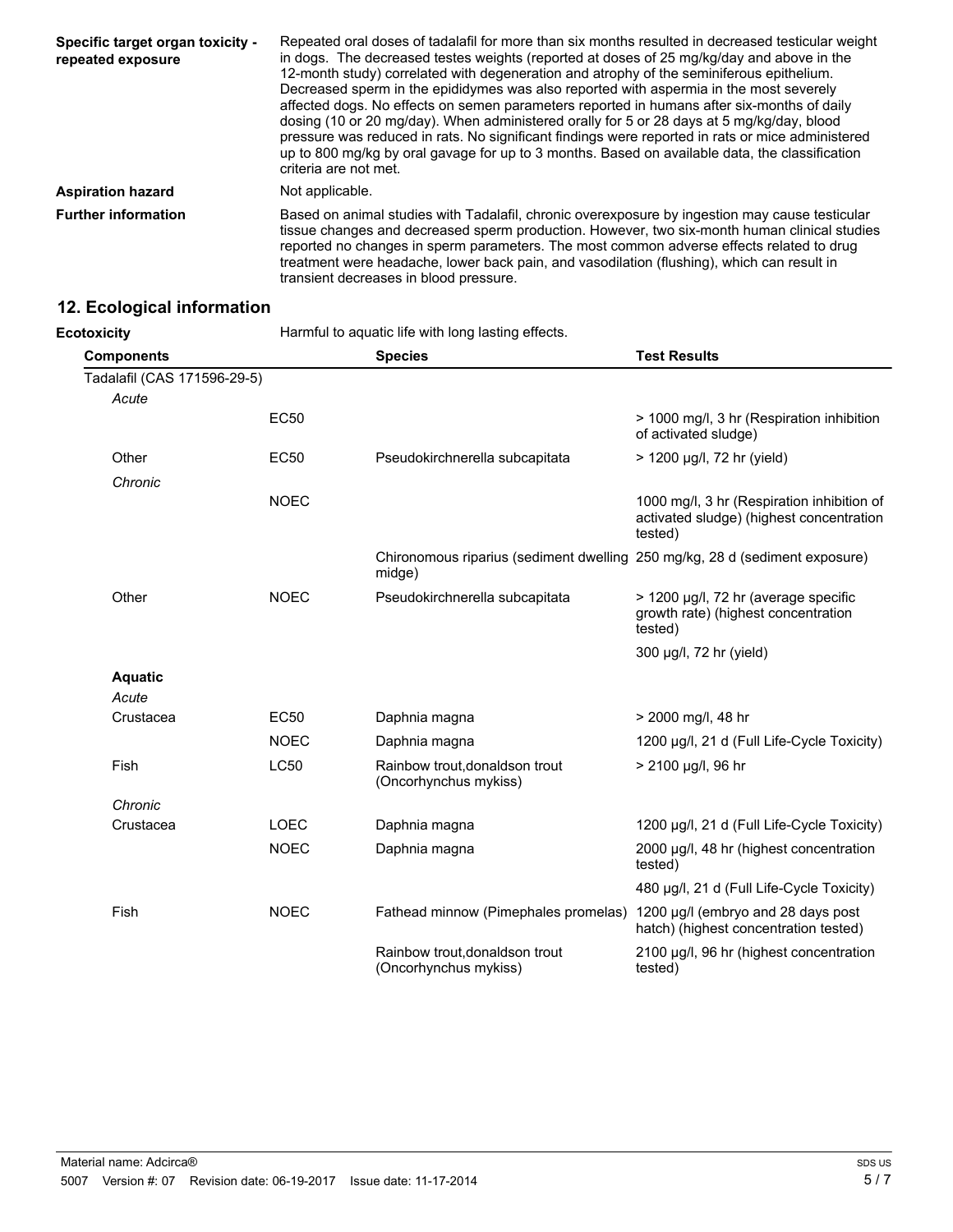| <b>Persistence and degradability</b>                                                   |                                                                                                                                                              |  |  |
|----------------------------------------------------------------------------------------|--------------------------------------------------------------------------------------------------------------------------------------------------------------|--|--|
|                                                                                        | Tadalafil<br>24-Hour municipal sewage sludge Kd (g total suspended solids/L): 180                                                                            |  |  |
|                                                                                        | 24-Hour biodegradation in municipal sewage sludge (g total suspended solids/L): none<br>Log Koc: 1.95                                                        |  |  |
|                                                                                        | Adsorption to sewage sludge after 4 hours, Kd: 183 to 644 (determined at a range of sludge                                                                   |  |  |
|                                                                                        | concentrations from 313 to 2500 mg/L)<br>Biodegradation in Sludge:                                                                                           |  |  |
|                                                                                        | DT50: 9 days                                                                                                                                                 |  |  |
|                                                                                        | Degradation in Aquatic Sediments (108 day aerobic incubation):<br>DT50 from overlying water: 3.8 to 4.6 days                                                 |  |  |
|                                                                                        | DT50 from water/sediment systems: 70 to 117 days                                                                                                             |  |  |
|                                                                                        | 24-Hour municipal sewage sludge Kd (g total suspended solids/L): 180<br>24-Hour biodegradation in municipal sewage sludge (g total suspended solids/L): none |  |  |
| <b>Bioaccumulative potential</b>                                                       | No data available on bioaccumulation.                                                                                                                        |  |  |
| Partition coefficient n-octanol / water (log Kow)<br>Tadalafil                         | 2.32                                                                                                                                                         |  |  |
| <b>Mobility in soil</b>                                                                | No data available.                                                                                                                                           |  |  |
| <b>Adsorption</b>                                                                      |                                                                                                                                                              |  |  |
| Soil/sediment sorption - log Koc                                                       |                                                                                                                                                              |  |  |
| Tadalafil                                                                              | 1.95                                                                                                                                                         |  |  |
| Other adverse effects                                                                  | Not available.                                                                                                                                               |  |  |
| <b>Ecotoxicological Properties</b><br><b>Drinking Water</b>                            |                                                                                                                                                              |  |  |
| <b>Components</b>                                                                      | <b>Test Results</b>                                                                                                                                          |  |  |
| Tadalafil                                                                              | 2.5 µg/l, (Lilly Aquatic Exposure Guideline)                                                                                                                 |  |  |
| <b>Chronic Exposure of Aquatic Organisms</b>                                           |                                                                                                                                                              |  |  |
| <b>Components</b>                                                                      | <b>Test Results</b>                                                                                                                                          |  |  |
| Tadalafil                                                                              | 200 µg/l, (Lilly Aquatic Exposure Guideline)                                                                                                                 |  |  |
| <b>Acute Exposure of Aquatic Organisms</b>                                             |                                                                                                                                                              |  |  |
| <b>Components</b>                                                                      | <b>Test Results</b>                                                                                                                                          |  |  |
| Tadalafil                                                                              | 1000 μg/l, (Lilly Aquatic Exposure Guideline)                                                                                                                |  |  |
| 13. Disposal considerations                                                            |                                                                                                                                                              |  |  |
| <b>Disposal instructions</b>                                                           | Dispose in accordance with all applicable regulations.                                                                                                       |  |  |
| Waste from residues / unused<br>products                                               | Not available.                                                                                                                                               |  |  |
| <b>Contaminated packaging</b>                                                          | Not available.                                                                                                                                               |  |  |
| 14. Transport information                                                              |                                                                                                                                                              |  |  |
| <b>DOT</b><br>Not regulated as dangerous goods.                                        |                                                                                                                                                              |  |  |
| <b>IATA</b><br>Not regulated as dangerous goods.                                       |                                                                                                                                                              |  |  |
| <b>IMDG</b>                                                                            |                                                                                                                                                              |  |  |
| Not regulated as dangerous goods.<br>Transport in bulk according to                    | Not available.                                                                                                                                               |  |  |
| Annex II of MARPOL 73/78 and<br>the IBC Code                                           |                                                                                                                                                              |  |  |
| 15. Regulatory information                                                             |                                                                                                                                                              |  |  |
| <b>US federal regulations</b>                                                          | This product is not known to be a "Hazardous Chemical" as defined by the OSHA Hazard<br>Communication Standard, 29 CFR 1910.1200.                            |  |  |
|                                                                                        | One or more components are not listed on TSCA.<br>TSCA Section 12(b) Export Notification (40 CFR 707, Subpt. D)                                              |  |  |
| Not regulated.<br><b>CERCLA Hazardous Substance List (40 CFR 302.4)</b><br>Not listed. |                                                                                                                                                              |  |  |